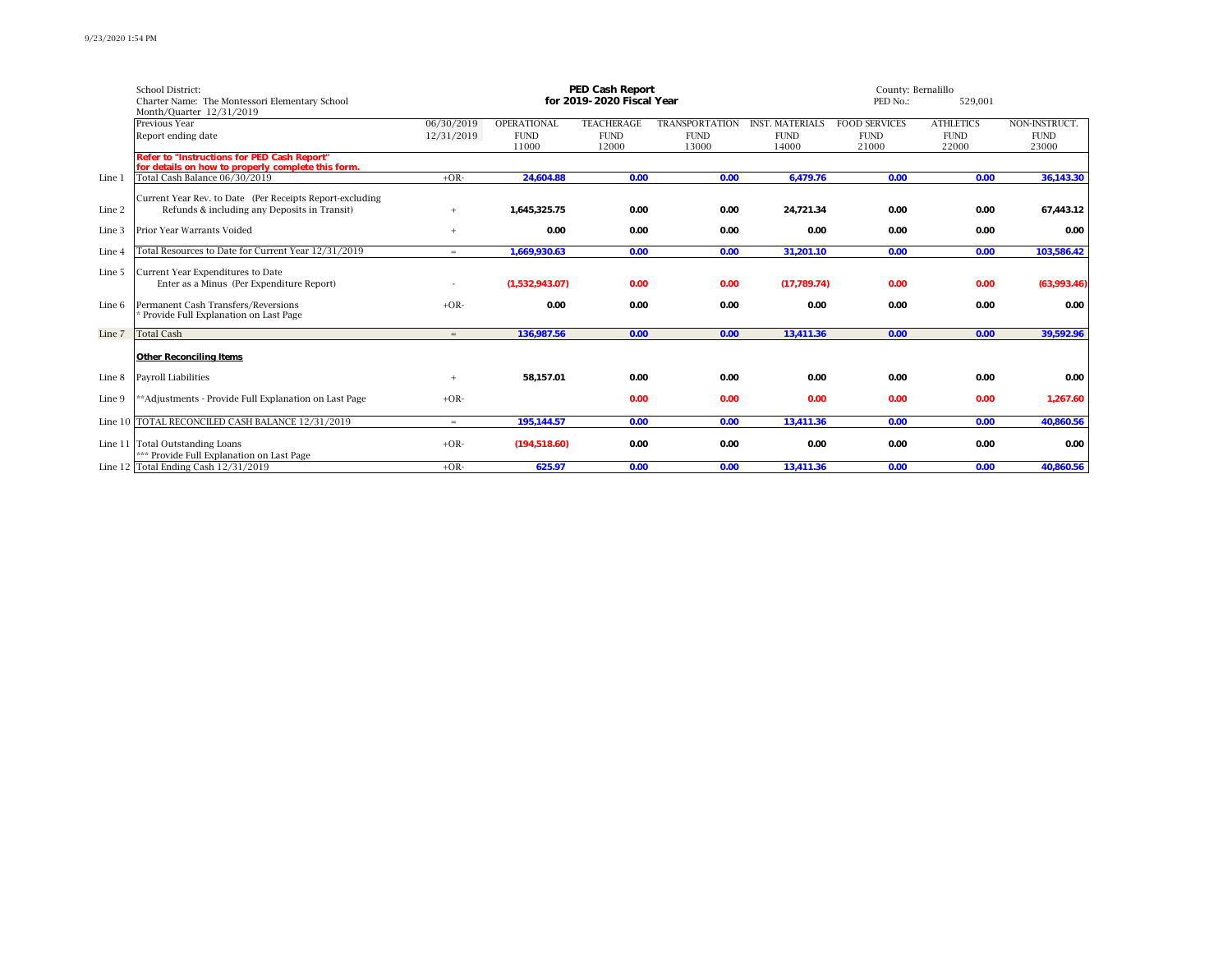|        | School District:<br>Charter Name: The Montessori Elementary School<br>Month/Quarter 12/31/2019           |        | PED Cash Report<br>for 2019-2020 Fiscal Year                 |                                                         |                                                                        |                                                            |                                                       |                                                         |                                                        |
|--------|----------------------------------------------------------------------------------------------------------|--------|--------------------------------------------------------------|---------------------------------------------------------|------------------------------------------------------------------------|------------------------------------------------------------|-------------------------------------------------------|---------------------------------------------------------|--------------------------------------------------------|
|        |                                                                                                          |        | <b>FEDERAL</b><br><b>FLOWTHROUGH</b><br><b>FUND</b><br>24000 | <b>FEDERAL</b><br><b>DIRECT</b><br><b>FUND</b><br>25000 | <b>LOCAL</b><br><b>GRANTS</b><br>$\ensuremath{\mathrm{FUND}}$<br>26000 | <b>STATE</b><br><b>FLOWTHROUGH</b><br><b>FUND</b><br>27000 | <b>STATE</b><br><b>DIRECT</b><br><b>FUND</b><br>28000 | <b>LOCAL OR</b><br><b>STATE</b><br><b>FUND</b><br>29000 | <b>BOND</b><br><b>BUILDING</b><br><b>FUND</b><br>31100 |
| Line 1 | Total Cash Balance 06/30/2019                                                                            | $=$    | 0.00                                                         | 0.00                                                    | 0.00                                                                   | 0.00                                                       | 0.00                                                  | 0.00                                                    | 0.00                                                   |
| Line 2 | Current Year Rev. to Date (Per Receipts Report-excluding<br>Refunds & including any Deposits in Transit) |        | 0.00                                                         | 0.00                                                    | 0.00                                                                   | 0.00                                                       | 0.00                                                  | 0.00                                                    | 0.00                                                   |
| Line 3 | Prior Year Warrants Voided                                                                               | $+$    | 0.00                                                         | 0.00                                                    | 0.00                                                                   | 0.00                                                       | 0.00                                                  | 0.00                                                    | 0.00                                                   |
| Line 4 | Total Resources to Date for Current Year 12/31/2019                                                      | $=$    | 0.00                                                         | 0.00                                                    | 0.00                                                                   | 0.00                                                       | 0.00                                                  | 0.00                                                    | 0.00                                                   |
| Line 5 | Current Year Expenditures to Date<br>Enter as a Minus (Per Expenditure Report)                           |        | 0.00                                                         | 0.00                                                    | 0.00                                                                   | 0.00                                                       | 0.00                                                  | 0.00                                                    | 0.00                                                   |
| Line 6 | Permanent Cash Transfers/Reversions<br>Provide Full Explanation on Last Page                             | $+OR-$ | 0.00                                                         | 0.00                                                    | 0.00                                                                   | 0.00                                                       | 0.00                                                  | 0.00                                                    | 0.00                                                   |
| Line 7 | <b>Total Cash</b>                                                                                        | $=$    | 0.00                                                         | 0.00                                                    | 0.00                                                                   | 0.00                                                       | 0.00                                                  | 0.00                                                    | 0.00                                                   |
|        | Other Reconciling Items                                                                                  |        |                                                              |                                                         |                                                                        |                                                            |                                                       |                                                         |                                                        |
| Line 8 | Payroll Liabilities                                                                                      | $+$    | 0.00                                                         | 0.00                                                    | 0.00                                                                   | 0.00                                                       | 0.00                                                  | 0.00                                                    | 0.00                                                   |
| Line 9 | **Adjustments - Provide Full Explanation on Last Page                                                    |        | 0.00                                                         | 0.00                                                    | 0.00                                                                   | 0.00                                                       | 0.00                                                  | 0.00                                                    | 0.00                                                   |
|        | Line 10 TOTAL RECONCILED CASH BALANCE 12/31/2019                                                         | $=$    | 0.00                                                         | 0.00                                                    | 0.00                                                                   | 0.00                                                       | 0.00                                                  | 0.00                                                    | 0.00                                                   |
|        | Line 11 Total Outstanding Loans<br>*** Provide Full Explanation on Last Page                             | $+OR-$ | 0.00                                                         | 0.00                                                    | 0.00                                                                   | 0.00                                                       | 0.00                                                  | 0.00                                                    | 0.00                                                   |
|        | Line 12 Total Ending Cash $12/31/2019$                                                                   | $+OR-$ | 0.00                                                         | 0.00                                                    | 0.00                                                                   | 0.00                                                       | 0.00                                                  | 0.00                                                    | 0.00                                                   |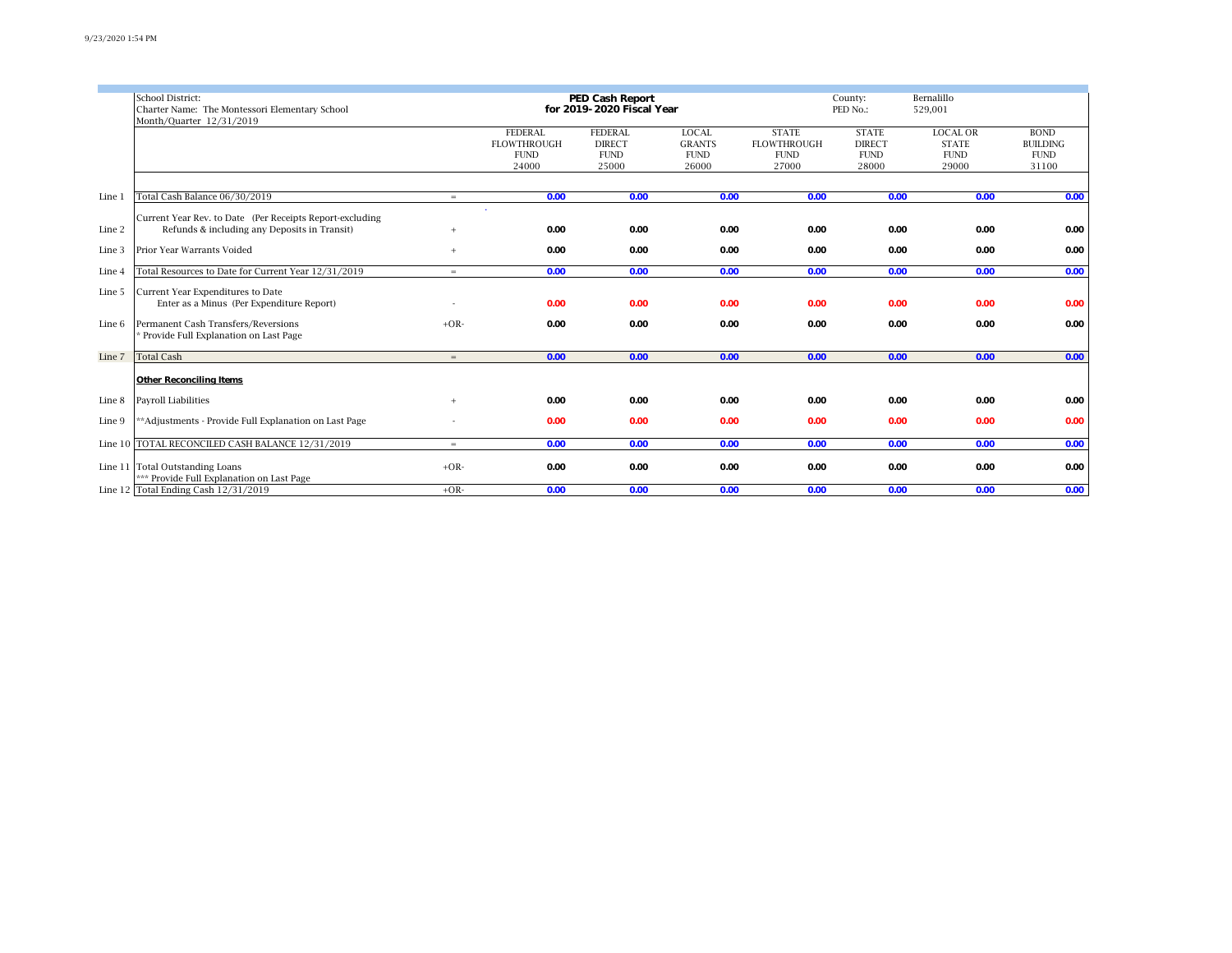|        | <b>School District:</b>                                  |        |                       | PED Cash Report           |                     |                       | County:                         | Bernalillo             |                 |
|--------|----------------------------------------------------------|--------|-----------------------|---------------------------|---------------------|-----------------------|---------------------------------|------------------------|-----------------|
|        | Charter Name: The Montessori Elementary School           |        |                       | for 2019-2020 Fiscal Year |                     |                       | PED No.:                        | 529,001                |                 |
|        | Month/Quarter 12/31/2019                                 |        | PUBLIC SCHOOL         | SPECIAL CAPITAL           | SPECIAL CAPITAL     |                       | SPECIAL CAPITAL CAPITAL IMPROV. | <b>CAPITAL IMPROV.</b> | CAPITAL IMPROV. |
|        |                                                          |        | <b>CAPITAL OUTLAY</b> | <b>OUTLAY LOCAL</b>       | <b>OUTLAY STATE</b> | <b>OUTLAY FEDERAL</b> | <b>HB</b> 33                    | SB9-STATE              | SB9-LOCAL       |
|        |                                                          |        | 31200                 | 31300                     | 31400               | 31500                 | 31600                           | 31700                  | 31701           |
|        |                                                          |        |                       |                           |                     |                       |                                 |                        |                 |
| Line 1 | Total Cash Balance 06/30/2019                            | $=$    | (77, 214.25)          | 0.00                      | (18, 188.53)        | 0.00                  | 1,140,242.12                    | 0.00                   | 290,899.35      |
|        | Current Year Rev. to Date (Per Receipts Report-excluding |        |                       |                           |                     |                       |                                 |                        |                 |
| Line 2 | Refunds & including any Deposits in Transit)             | $+$    | 77,214.25             | 0.00                      | 143,188.53          | 0.00                  | 10,289.84                       | 0.00                   | 5,043.09        |
| Line 3 | Prior Year Warrants Voided                               | $+$    | 0.00                  | 0.00                      | 0.00                | 0.00                  | 0.00                            | 0.00                   | 0.00            |
| Line 4 | Total Resources to Date for Current Year 12/31/2019      | $=$    | 0.00                  | 0.00                      | 125,000.00          | 0.00                  | 1,150,531.96                    | 0.00                   | 295,942.44      |
| Line 5 | <b>Current Year Expenditures to Date</b>                 |        |                       |                           |                     |                       |                                 |                        |                 |
|        | Enter as a Minus (Per Expenditure Report)                |        | (194, 518.60)         | 0.00                      | (125,000.00)        | 0.00                  | (817.69)                        | 0.00                   | (44,834.40)     |
| Line 6 | Permanent Cash Transfers/Reversions                      | $+OR-$ | 0.00                  | 0.00                      | 0.00                | 0.00                  | 0.00                            | 0.00                   | 0.00            |
|        | * Provide Full Explanation on Last Page                  |        |                       |                           |                     |                       |                                 |                        |                 |
| Line 7 | <b>Total Cash</b>                                        | $=$    | (194, 518.60)         | 0.00                      | 0.00                | 0.00                  | 1,149,714.27                    | 0.00                   | 251,108.04      |
|        | Other Reconciling Items                                  |        |                       |                           |                     |                       |                                 |                        |                 |
| Line 8 | Payroll Liabilities                                      | $+$    | 0.00                  | 0.00                      | 0.00                | 0.00                  | 0.00                            | 0.00                   | 0.00            |
| Line 9 | ** Adjustments - Provide Full Explanation on Last Page   |        | 0.00                  | 0.00                      | 0.00                | 0.00                  | 0.00                            | 0.00                   | 0.00            |
|        | Line 10 TOTAL RECONCILED CASH BALANCE 12/31/2019         | $=$    | (194, 518.60)         | 0.00                      | 0.00                | 0.00                  | 1,149,714.27                    | 0.00                   | 251,108.04      |
|        | Line 11 Total Outstanding Loans                          | $+OR-$ | 194,518.60            | 0.00                      | 0.00                | 0.00                  | 0.00                            | 0.00                   | 0.00            |
|        | *** Provide Full Explanation on Last Page                |        |                       |                           |                     |                       |                                 |                        |                 |
|        | Line 12 Total Ending Cash $12/31/2019$                   | $+OR-$ | 0.00                  | 0.00                      | 0.00                | 0.00                  | 1,149,714.27                    | 0.00                   | 251,108.04      |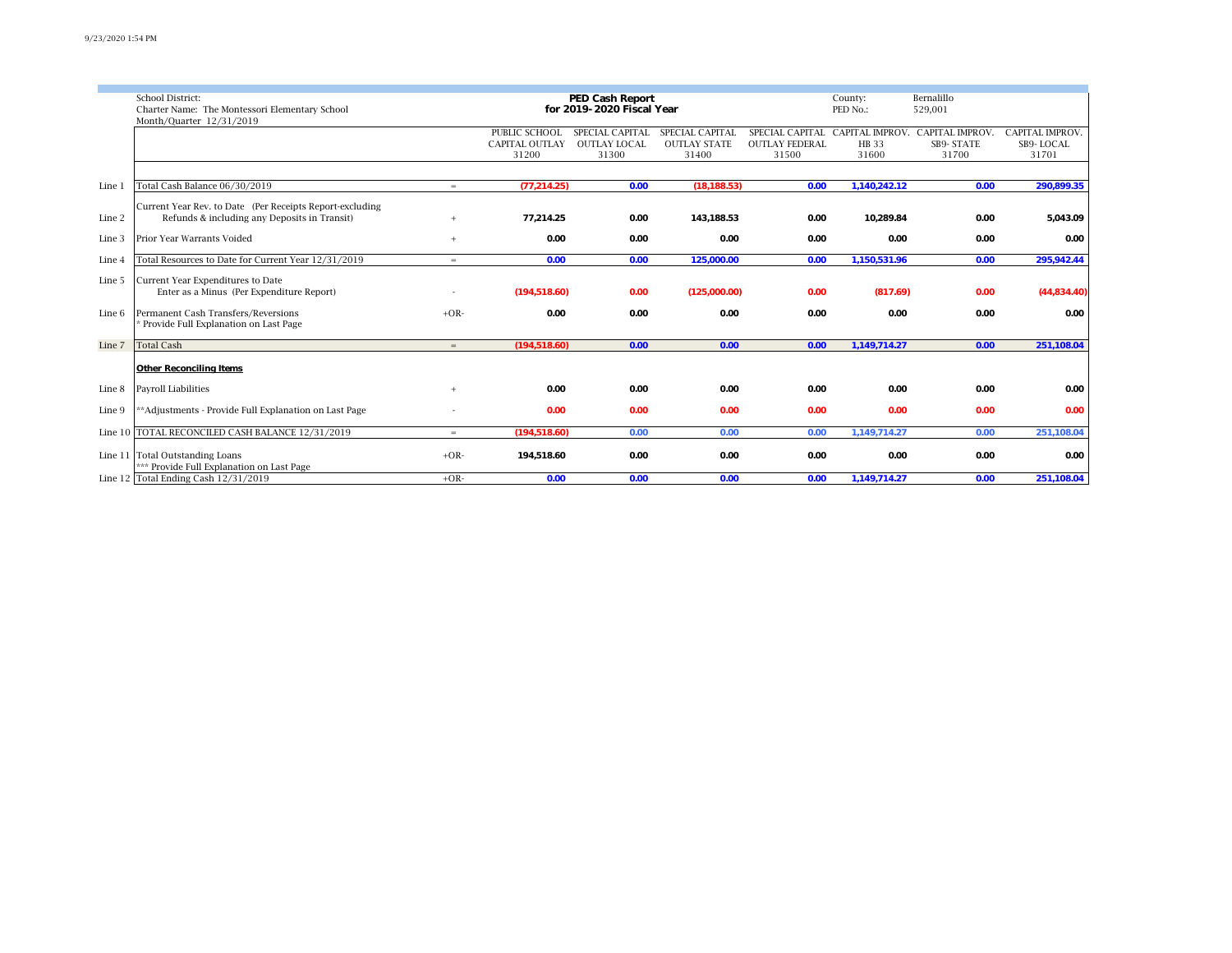|        | School District:                                                           |        |                            | PED Cash Report<br>for 2019-2020 Fiscal Year |                      | County:<br>PED No.:  | Bernalillo<br>529,001      |                              |                    |
|--------|----------------------------------------------------------------------------|--------|----------------------------|----------------------------------------------|----------------------|----------------------|----------------------------|------------------------------|--------------------|
|        | Charter Name: The Montessori Elementary School<br>Month/Quarter 12/31/2019 |        |                            |                                              |                      |                      |                            |                              |                    |
|        |                                                                            |        | <b>ENERGY</b>              | ED. TECH                                     | <b>PSCOC 20%</b>     | <b>DEBT SERVICE</b>  | <b>DEFERRED SICK</b>       | ED TECH DEBT                 | <b>GRAND TOTAL</b> |
|        |                                                                            |        | <b>EFFICIENCY</b><br>31800 | <b>EQUIP ACT</b><br>31900                    | <b>FUND</b><br>32100 | <b>FUND</b><br>41000 | <b>LEAVE FUND</b><br>42000 | <b>SERVICE FUND</b><br>43000 | <b>ALL FUNDS</b>   |
|        |                                                                            |        |                            |                                              |                      |                      |                            |                              |                    |
| Line 1 | Total Cash Balance 06/30/2019                                              | $=$    | 0.00                       | 0.00                                         | 0.00                 | 0.00                 | 0.00                       | 0.00                         | 1,402,966.63       |
|        | Current Year Rev. to Date (Per Receipts Report-excluding                   |        |                            |                                              |                      |                      |                            |                              |                    |
| Line 2 | Refunds & including any Deposits in Transit)                               | $+$    | 0.00                       | 0.00                                         | 0.00                 | 0.00                 | 0.00                       | 0.00                         | 1,973,225.92       |
| Line 3 | <b>Prior Year Warrants Voided</b>                                          | $+$    | 0.00                       | 0.00                                         | 0.00                 | 0.00                 | 0.00                       | 0.00                         | 0.00               |
|        | Total Resources to Date for Current Year 12/31/2019                        | $=$    | 0.00                       | 0.00                                         | 0.00                 | 0.00                 | 0.00                       | 0.00                         | 3,376,192.55       |
| Line 5 | Current Year Expenditures to Date                                          |        |                            |                                              |                      |                      |                            |                              |                    |
|        | Enter as a Minus (Per Expenditure Report)                                  |        | 0.00                       | 0.00                                         | 0.00                 | 0.00                 | 0.00                       | 0.00                         | (1,979,896.96)     |
| Line 6 | Permanent Cash Transfers/Reversions                                        | $+OR-$ | 0.00                       | 0.00                                         | 0.00                 | 0.00                 | 0.00                       | 0.00                         | 0.00               |
|        | Provide Full Explanation on Last Page                                      |        |                            |                                              |                      |                      |                            |                              |                    |
| Line 7 | <b>Total Cash</b>                                                          | $=$    | 0.00                       | 0.00                                         | 0.00                 | 0.00                 | 0.00                       | 0.00                         | 1,396,295.59       |
|        | Other Reconciling Items                                                    |        |                            |                                              |                      |                      |                            |                              |                    |
| Line 8 | Payroll Liabilities                                                        | $+$    | 0.00                       | 0.00                                         | 0.00                 | 0.00                 | 0.00                       | 0.00                         | 58,157.01          |
| Line 9 | **Adjustments - Provide Full Explanation on Last Page                      |        | 0.00                       | 0.00                                         | 0.00                 | 0.00                 | 0.00                       | 0.00                         | 1,267.60           |
|        | Line 10 TOTAL RECONCILED CASH BALANCE 12/31/2019                           | $=$    | 0.00                       | 0.00                                         | 0.00                 | 0.00                 | 0.00                       | 0.00                         | 1,455,720.20       |
|        | Line 11 Total Outstanding Loans                                            | $+OR-$ | 0.00                       | 0.00                                         | 0.00                 | 0.00                 | 0.00                       | 0.00                         | 0.00               |
|        | *** Provide Full Explanation on Last Page                                  |        |                            |                                              |                      |                      |                            |                              |                    |
|        | Line 12 Total Ending Cash $12/31/2019$                                     | $+OR-$ | 0.00                       | 0.00                                         | 0.00                 | 0.00                 | 0.00                       | 0.00                         | 1,455,720.20       |